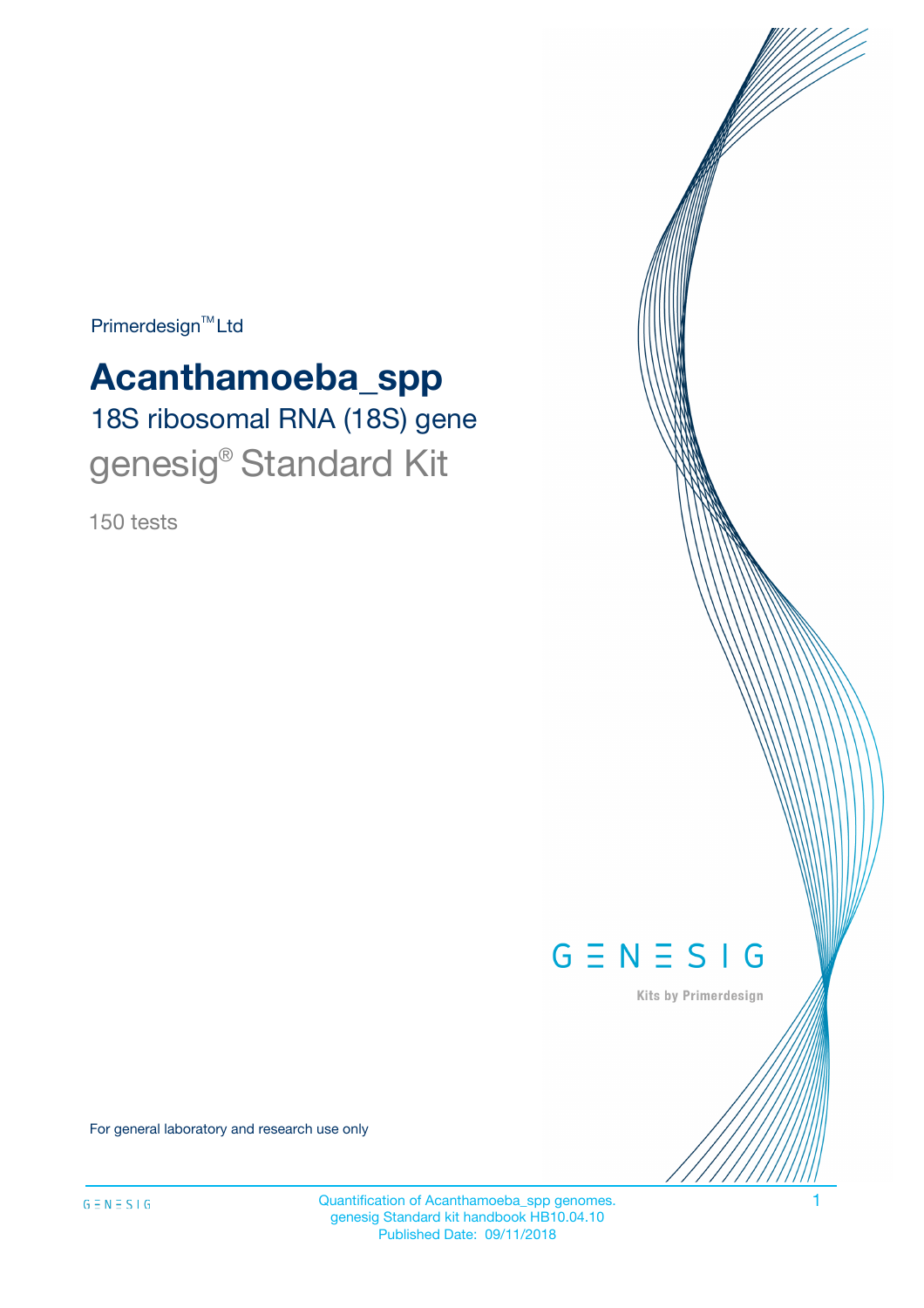### Introduction to Acanthamoeba\_spp

Acanthamoeba is a genus of amoeba containing both free-living and parasitic species. The free-living species are bacterivores gaining nutrients and energy from bacterial consumption and the parasitic species infect animals, sometimes causing disease. Species of this genus are single-celled organisms ranging in size from 15 to 35um in length, with a flexible cell wall allowing for shape changes from round or oval to triangular. There are two stages to the Acanthamoeba life cycle: cysts and trophozoites which are infectious to animals and can cause cutaneous infections, encephalitis or keratitis.

Breaks in the skin provide Acanthamoeba species access to the host body where they can cause a localised infection or spread via the blood to organs or the central nervous system. Infection triggers an immune response which can cause neuronal damage which may be fatal. Cysts can also enter the body by inhalation and once within the airways transforms to the next stage of its life cycle. The cyst wall disappears, the nucleus divides twice and the protozoan enters the infectious, trophozoite stage. Trophozoites replicate by mitosis and later develop into a new cyst with a glycogen vacuole and outer wall which is capable of infecting new hosts.

Infections of the skin or organs are generally seen in individuals with weakened immune systems and so are rare. Granulomatus Encephalitis can result in symptoms including headaches, fever, seizures and altered mental state leading to coma and death within several months of infection.

Infection of the eye is seen in individuals with fully functioning immune systems and most commonly in individuals who wear contact lenses. The infection results in keratitis which can cause permanent blindness. Symptoms of this infection include eyes pain, blurred vision and sensitivity to light.

Antimicrobial treatment can only offer limited success in treatment of infection due to the toughness of the cyst.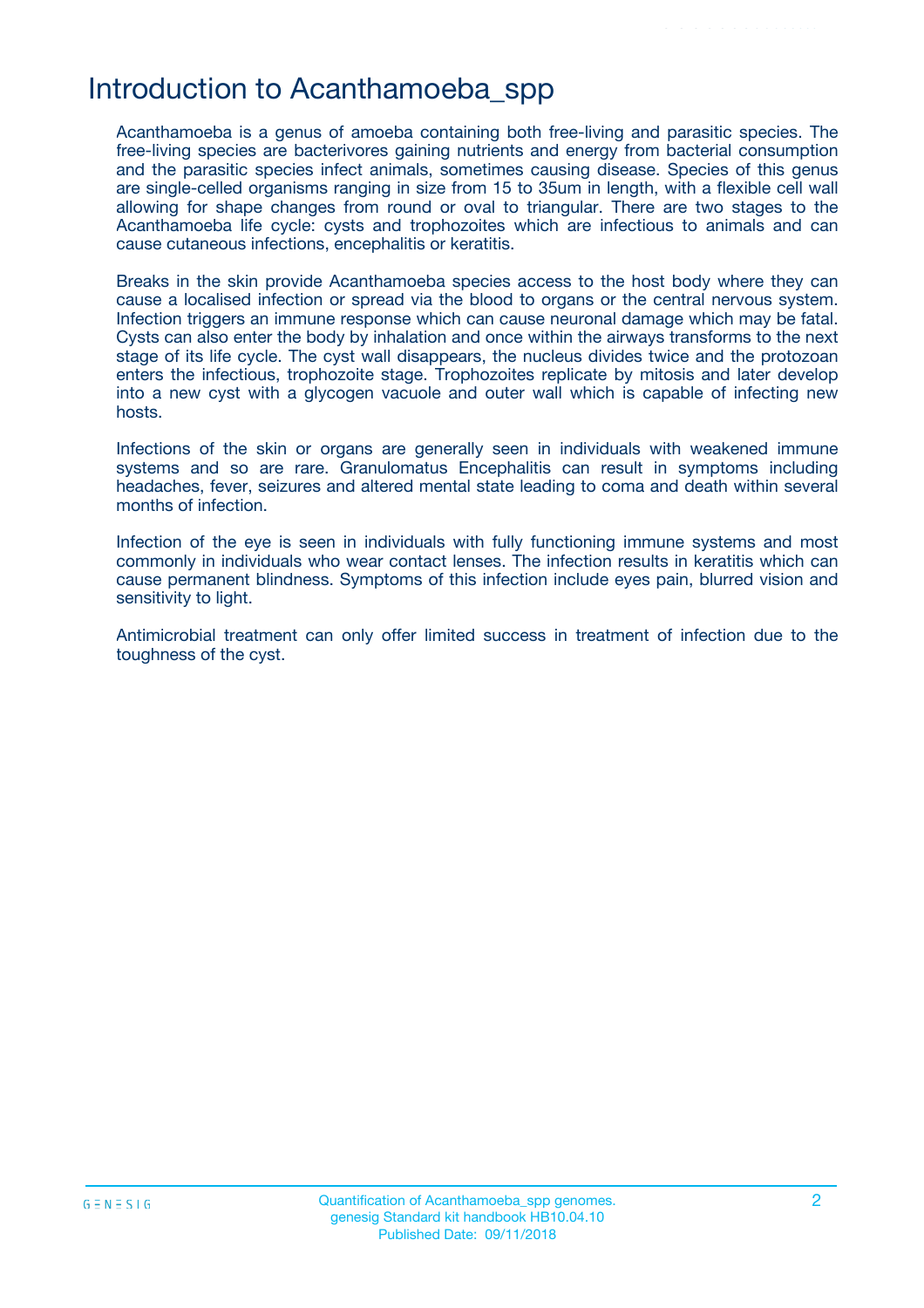# **Specificity**

The Primerdesign genesig Kit for Acanthamoeba\_spp (Acanthamoeba\_spp) genomes is designed for the in vitro quantification of Acanthamoeba\_spp genomes. The kit is designed to have a broad detection profile. Specifically, the primers represent 100% homology with over 95% of the NCBI database reference sequences available at the time of design.

The dynamics of genetic variation means that new sequence information may become available after the initial design. Primerdesign periodically reviews the detection profiles of our kits and when required releases new versions.

Our kit for Acanthamoeba\_spp has been designed for the specific and exclusive in vitro quantification of this genus . The 18S ribosomal gene, is the ideal target to achieve a broad based detection profile for all species within this genus. The primers and probe sequences in this kit have 100% homology with over 95% of NCBI database sequences. Other closely related species are not detected.

If you require further information, or have a specific question about the detection profile of this kit then please send an e.mail to enquiry@primerdesign.co.uk and our bioinformatics team will answer your question.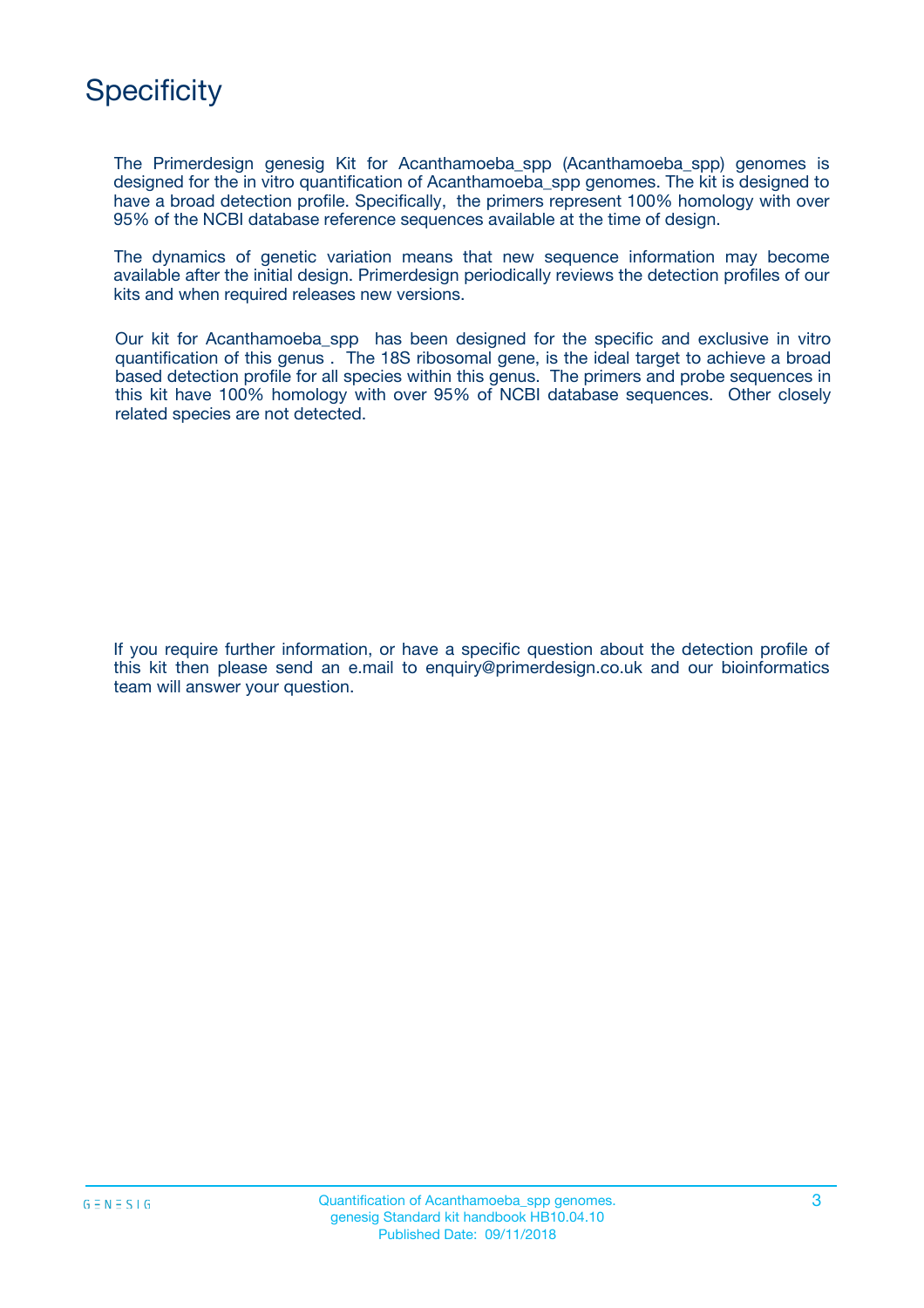# Kit contents

- **Acanthamoeba\_spp specific primer/probe mix (150 reactions BROWN)** FAM labelled
- **Acanthamoeba\_spp positive control template (for Standard curve RED)**
- **RNase/DNase free water (WHITE)** for resuspension of primer/probe mixes
- **Template preparation buffer (YELLOW)** for resuspension of positive control template and standard curve preparation

# Reagents and equipment to be supplied by the user

#### **Real-time PCR Instrument**

#### **Extraction kit**

This kit is recommended for use with genesig Easy DNA/RNA extraction kit. However, it is designed to work well with all processes that yield high quality RNA and DNA with minimal PCR inhibitors.

#### **oasig**TM **lyophilised or Precision**®**PLUS 2X qPCR Master Mix**

This kit is intended for use with oasig or PrecisionPLUS2X qPCR Master Mix.

**Pipettors and Tips**

**Vortex and centrifuge**

**Thin walled 1.5 ml PCR reaction tubes**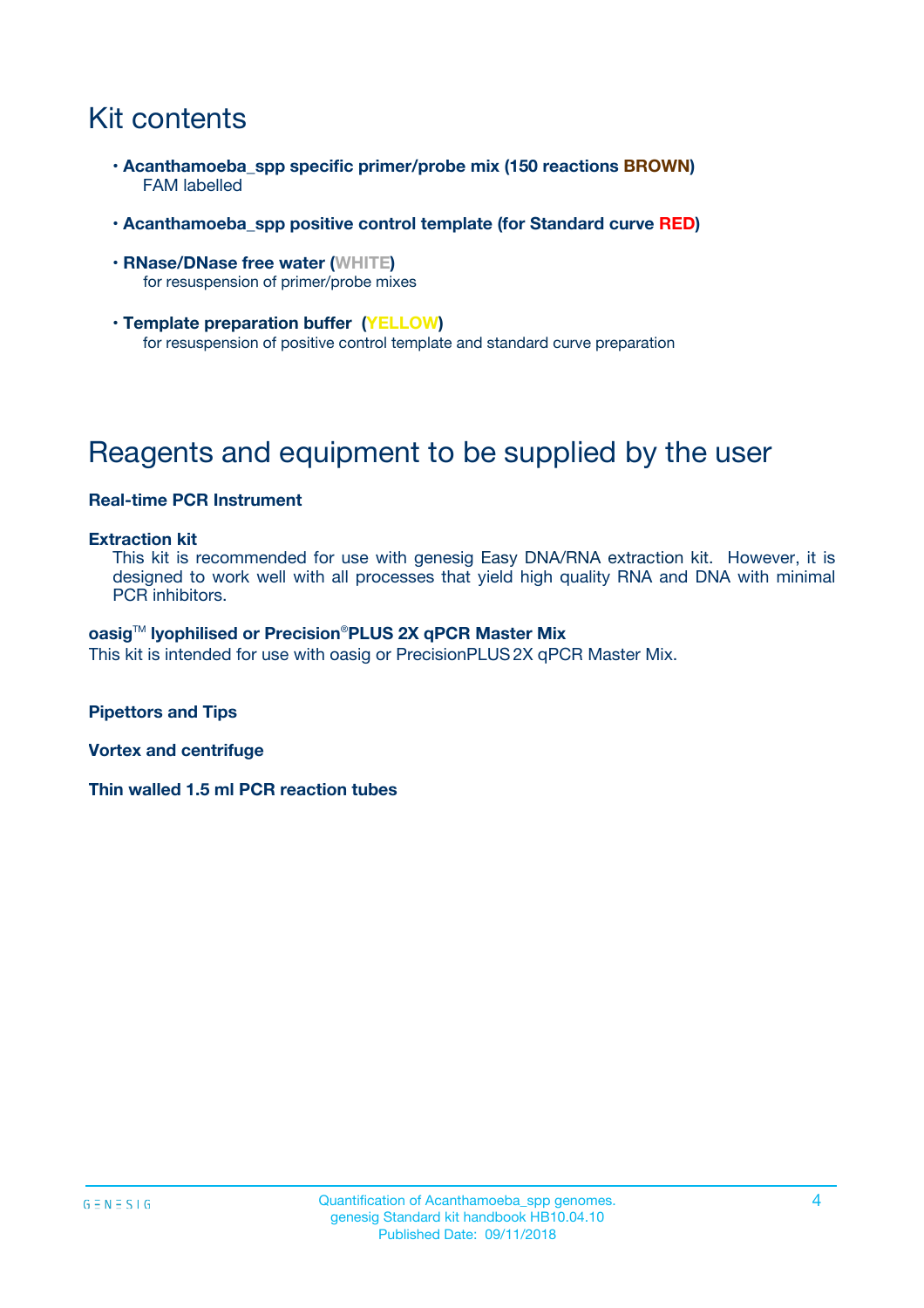### Kit storage and stability

This kit is stable at room temperature but should be stored at -20ºC on arrival. Once the lyophilised components have been resuspended they should not be exposed to temperatures above -20°C for longer than 30 minutes at a time and unnecessary repeated freeze/thawing should be avoided. The kit is stable for six months from the date of resuspension under these circumstances.

If a standard curve dilution series is prepared this can be stored frozen for an extended period. If you see any degradation in this serial dilution a fresh standard curve can be prepared from the positive control.

Primerdesign does not recommend using the kit after the expiry date stated on the pack.

### Suitable sample material

All kinds of sample material suited for PCR amplification can be used. Please ensure the samples are suitable in terms of purity, concentration, and DNA integrity. Always run at least one negative control with the samples. To prepare a negative-control, replace the template DNA sample with RNase/DNase free water.

### Dynamic range of test

Under optimal PCR conditions genesig Acanthamoeba\_spp detection kits have very high priming efficiencies of >95% and can detect less than 100 copies of target template.

### Notices and disclaimers

This product is developed, designed and sold for research purposes only. It is not intended for human diagnostic or drug purposes or to be administered to humans unless clearly expressed for that purpose by the Food and Drug Administration in the USA or the appropriate regulatory authorities in the country of use. During the warranty period Primerdesign genesig detection kits allow precise and reproducible data recovery combined with excellent sensitivity. For data obtained by violation to the general GLP guidelines and the manufacturer's recommendations the right to claim under guarantee is expired. PCR is a proprietary technology covered by several US and foreign patents. These patents are owned by Roche Molecular Systems Inc. and have been sub-licensed by PE Corporation in certain fields. Depending on your specific application you may need a license from Roche or PE to practice PCR. Additional information on purchasing licenses to practice the PCR process may be obtained by contacting the Director of Licensing at Roche Molecular Systems, 1145 Atlantic Avenue, Alameda, CA 94501 or Applied Biosystems business group of the Applera Corporation, 850 Lincoln Centre Drive, Foster City, CA 94404. In addition, the 5' nuclease assay and other homogeneous amplification methods used in connection with the PCR process may be covered by U.S. Patents 5,210,015 and 5,487,972, owned by Roche Molecular Systems, Inc, and by U.S. Patent 5,538,848, owned by The Perkin-Elmer Corporation.

### Trademarks

Primerdesign™ is a trademark of Primerdesign Ltd.

genesig $^\circledR$  is a registered trademark of Primerdesign Ltd.

The PCR process is covered by US Patents 4,683,195, and 4,683,202 and foreign equivalents owned by Hoffmann-La Roche AG. BI, ABI PRISM® GeneAmp® and MicroAmp® are registered trademarks of the Applera Genomics (Applied Biosystems Corporation). BIOMEK® is a registered trademark of Beckman Instruments, Inc.; iCycler™ is a registered trademark of Bio-Rad Laboratories, Rotor-Gene is a trademark of Corbett Research. LightCycler™ is a registered trademark of the Idaho Technology Inc. GeneAmp®, TaqMan® and AmpliTaqGold® are registered trademarks of Roche Molecular Systems, Inc., The purchase of the Primerdesign reagents cannot be construed as an authorization or implicit license to practice PCR under any patents held by Hoffmann-LaRoche Inc.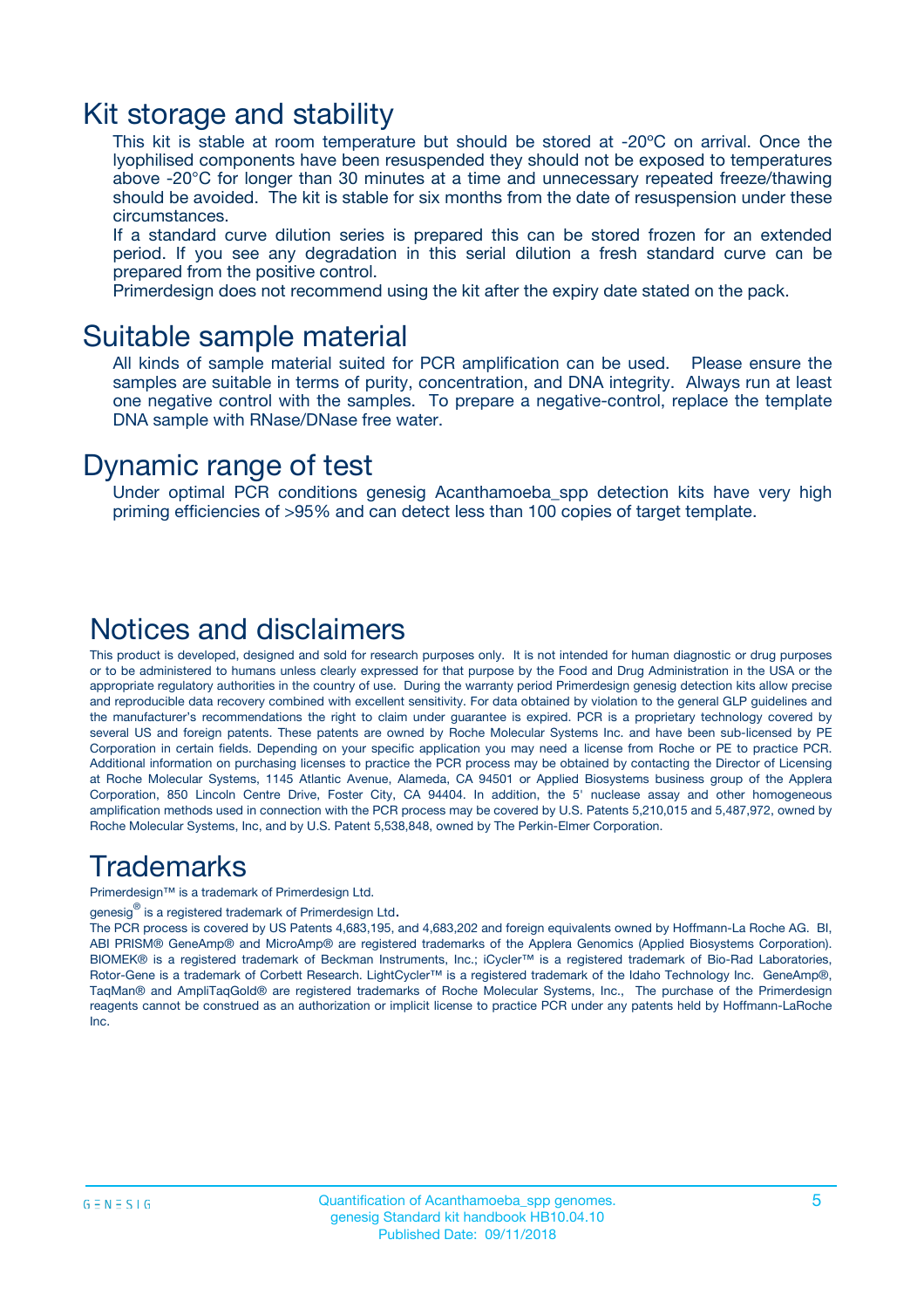# Principles of the test

#### **Real-time PCR**

A Acanthamoeba\_spp specific primer and probe mix is provided and this can be detected through the FAM channel.

The primer and probe mix provided exploits the so-called TaqMan® principle. During PCR amplification, forward and reverse primers hybridize to the Acanthamoeba\_spp DNA. A fluorogenic probe is included in the same reaction mixture which consists of a DNA probe labeled with a 5`-dye and a 3`-quencher. During PCR amplification, the probe is cleaved and the reporter dye and quencher are separated. The resulting increase in fluorescence can be detected on a range of qPCR platforms.

#### **Positive control**

For copy number determination and as a positive control for the PCR set up, the kit contains a positive control template. This can be used to generate a standard curve of Acanthamoeba\_spp copy number / Cq value. Alternatively the positive control can be used at a single dilution where full quantitative analysis of the samples is not required. Each time the kit is used, at least one positive control reaction must be included in the run. A positive result indicates that the primers and probes for detecting the target Acanthamoeba\_spp gene worked properly in that particular experimental scenario. If a negative result is obtained the test results are invalid and must be repeated. Care should be taken to ensure that the positive control does not contaminate any other kit component which would lead to falsepositive results. This can be achieved by handling this component in a Post PCR environment. Care should also be taken to avoid cross-contamination of other samples when adding the positive control to the run. This can be avoided by sealing all other samples and negative controls before pipetting the positive control into the positive control well.

#### **Negative control**

To validate any positive findings a negative control reaction should be included every time the kit is used. For this reaction the RNase/DNase free water should be used instead of template. A negative result indicates that the reagents have not become contaminated while setting up the run.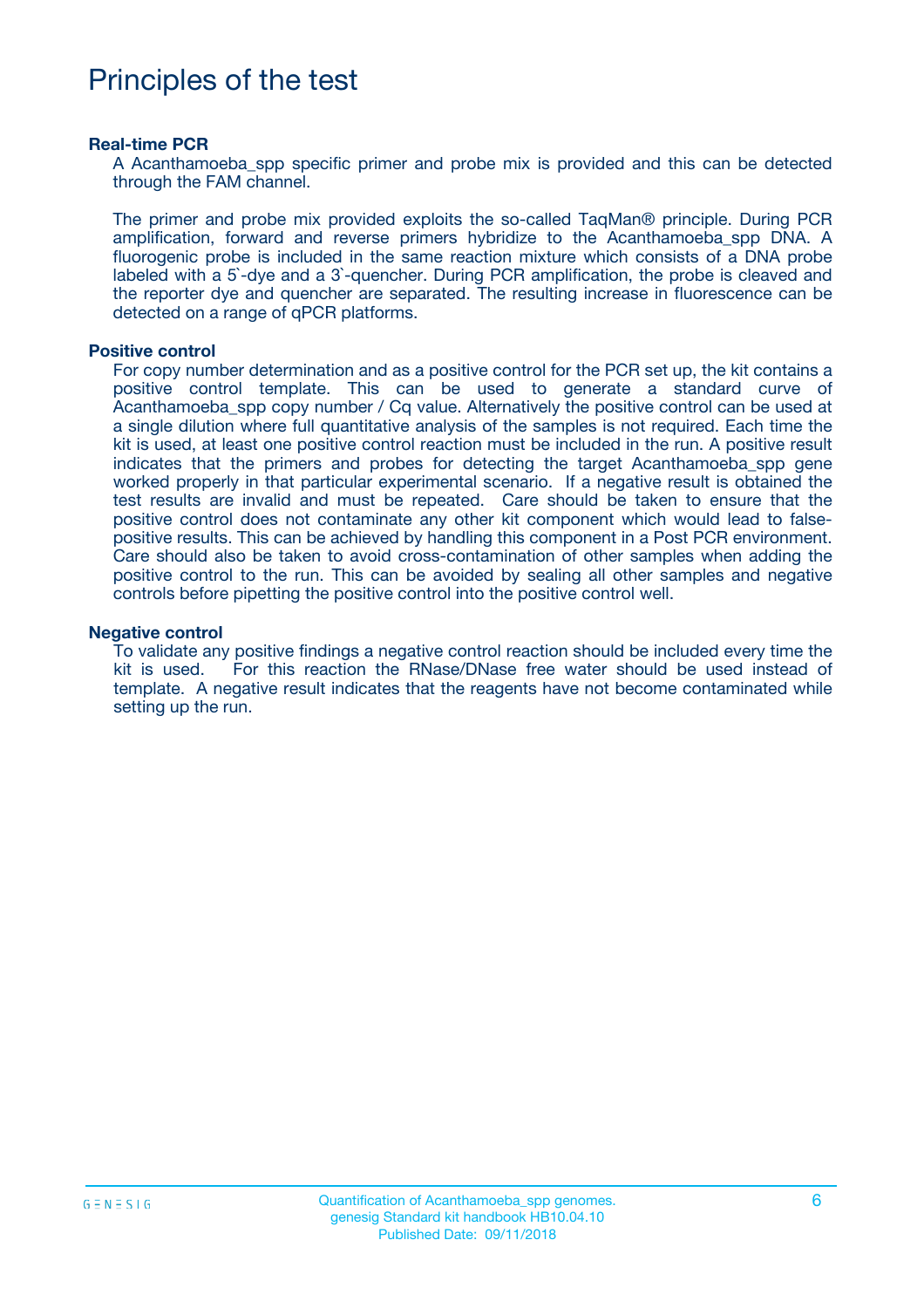## Resuspension protocol

To minimize the risk of contamination with foreign DNA, we recommend that all pipetting be performed in a PCR clean environment. Ideally this would be a designated PCR lab or PCR cabinet. Filter tips are recommended for all pipetting steps.

#### **1. Pulse-spin each tube in a centrifuge before opening.**

This will ensure lyophilised primer and probe mix is in the base of the tube and is not spilt upon opening the tube.

**2. Resuspend the kit components in the RNase/DNase free water supplied, according to the table below.**

To ensure complete resuspension, vortex each tube thoroughly.

| Component - resuspend in water            | Volume |
|-------------------------------------------|--------|
| <b>Pre-PCR pack</b>                       |        |
| Acanthamoeba_spp primer/probe mix (BROWN) | 165 ul |

**3. Resuspend the positive control template in the template preparation buffer supplied, according to the table below:**

To ensure complete resuspension, vortex the tube thoroughly.

| Component - resuspend in template preparation buffer | lVolume' |
|------------------------------------------------------|----------|
| <b>Post-PCR heat-sealed foil</b>                     |          |
| Acanthamoeba_spp Positive Control Template (RED) *   | 500 µl   |

\* This component contains high copy number template and is a VERY significant contamination risk. It must be opened and handled in a separate laboratory environment, away from the other components.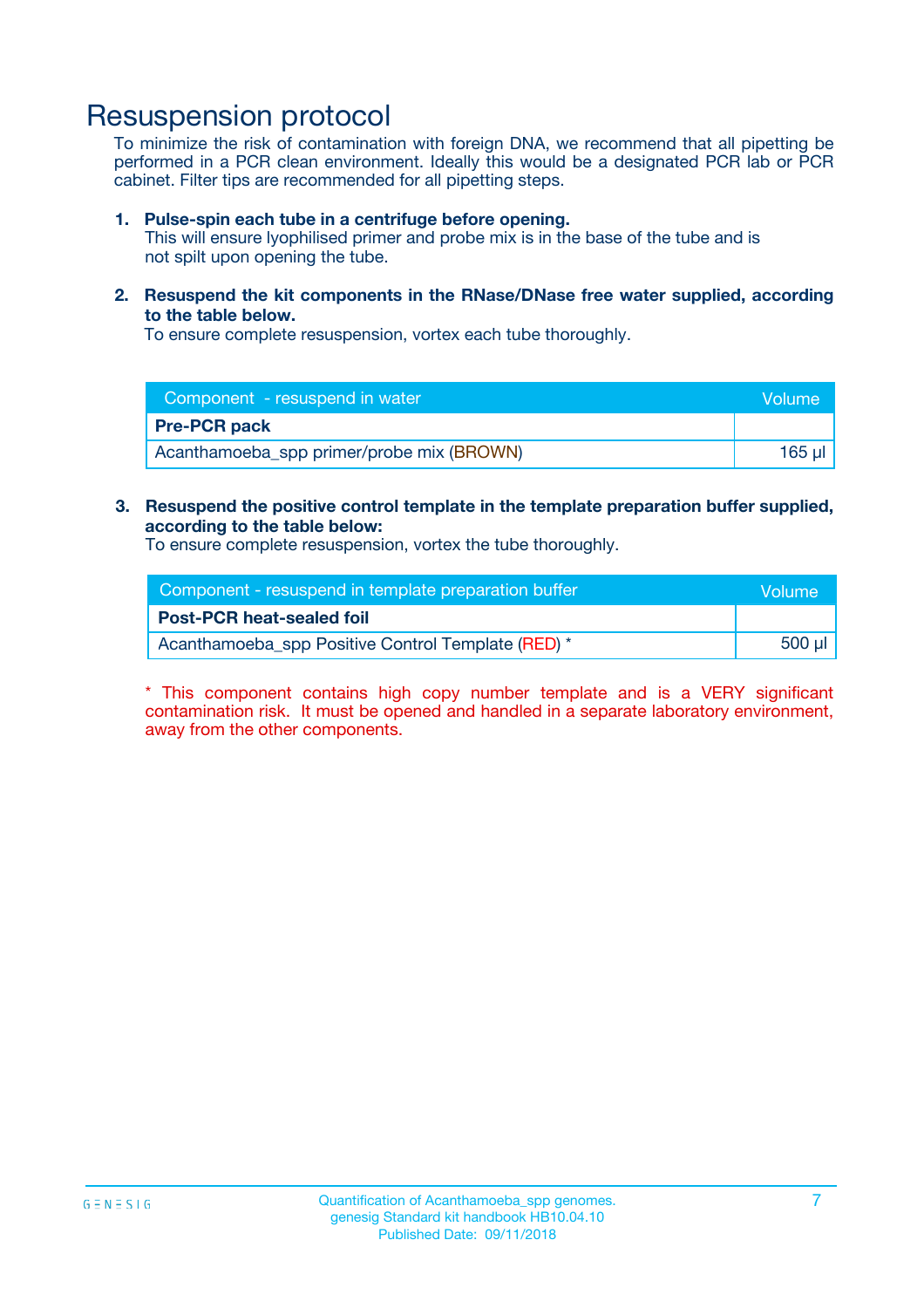# qPCR detection protocol

**1. For each DNA sample prepare a reaction mix according to the table below:** Include sufficient reactions for positive and negative controls.

| Component                                 | Volume       |
|-------------------------------------------|--------------|
| oasig or PrecisionPLUS 2X qPCR Master Mix | $10 \mu$     |
| Acanthamoeba_spp primer/probe mix (BROWN) | 1 µl         |
| <b>RNase/DNase free water (WHITE)</b>     | $4 \mu$      |
| <b>Final Volume</b>                       | <b>15 ul</b> |

- **2. Pipette 15µl of this mix into each well according to your qPCR experimental plate set up.**
- **3. Prepare DNA templates for each of your samples.**
- **4. Pipette 5µl of DNA template into each well, according to your experimental plate set up.**

For negative control wells use 5µl of RNase/DNase free water. The final volume in each well is 20µl.

**5. If a standard curve is included for quantitative analysis, prepare a reaction mix according to the table below:**

| Component                                 | Volume     |
|-------------------------------------------|------------|
| oasig or PrecisionPLUS 2X qPCR Master Mix | 10 µl      |
| Acanthamoeba_spp primer/probe mix (BROWN) | 1 µI       |
| <b>RNase/DNase free water (WHITE)</b>     | $4 \mu$    |
| <b>Final Volume</b>                       | $15$ $\mu$ |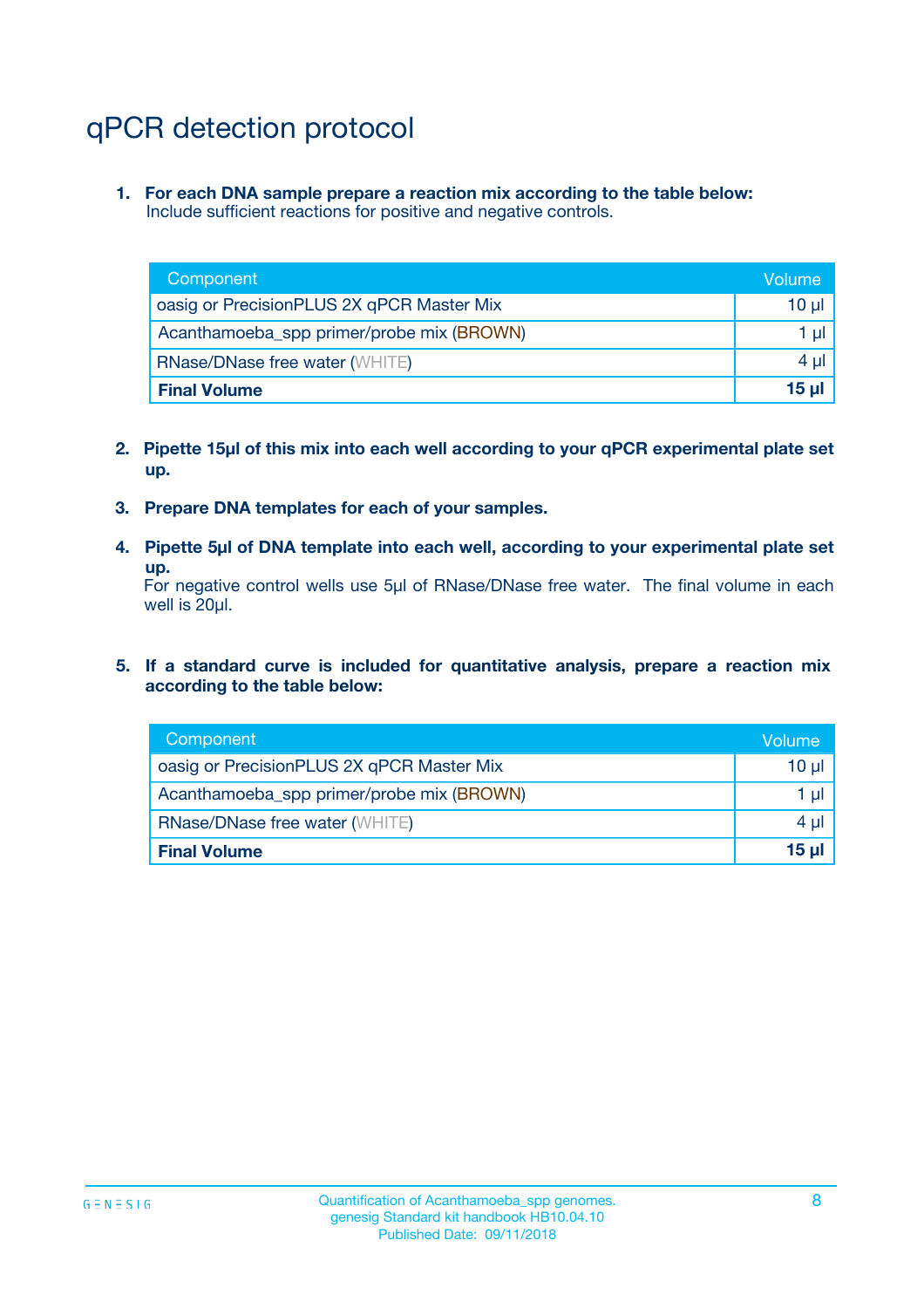### **6. Preparation of a standard curve dilution series.**

- 1) Pipette 90µl of template preparation buffer into 5 tubes and label 2-6
- 2) Pipette 10µl of Positive Control Template (RED) into tube 2
- 3) Vortex thoroughly
- 4) Change pipette tip and pipette 10µl from tube 2 into tube 3
- 5) Vortex thoroughly

Repeat steps 4 and 5 to complete the dilution series

| <b>Standard Curve</b>         | <b>Copy Number</b>     |
|-------------------------------|------------------------|
| Tube 1 Positive control (RED) | $2 \times 10^5$ per µl |
| Tube 2                        | $2 \times 10^4$ per µl |
| Tube 3                        | $2 \times 10^3$ per µl |
| Tube 4                        | $2 \times 10^2$ per µl |
| Tube 5                        | 20 per µl              |
| Tube 6                        | 2 per ul               |

7. Pipette 5µl of standard template into each well for the standard curve according to your experimental plate set up.

The final volume in each well is 20µl.

# qPCR amplification protocol

Amplification conditions using oasig or PrecisionPLUS2X qPCR Master Mix.

|             | <b>Step</b>       | <b>Time</b>     | Temp           |
|-------------|-------------------|-----------------|----------------|
|             | Enzyme activation | 2 min           | $95^{\circ}$ C |
| Cycling x50 | Denaturation      | 10 <sub>s</sub> | 95 $°C$        |
|             | DATA COLLECTION * | 60 s            | 60 °C          |

\* Fluorogenic data should be collected during this step through the FAM channel